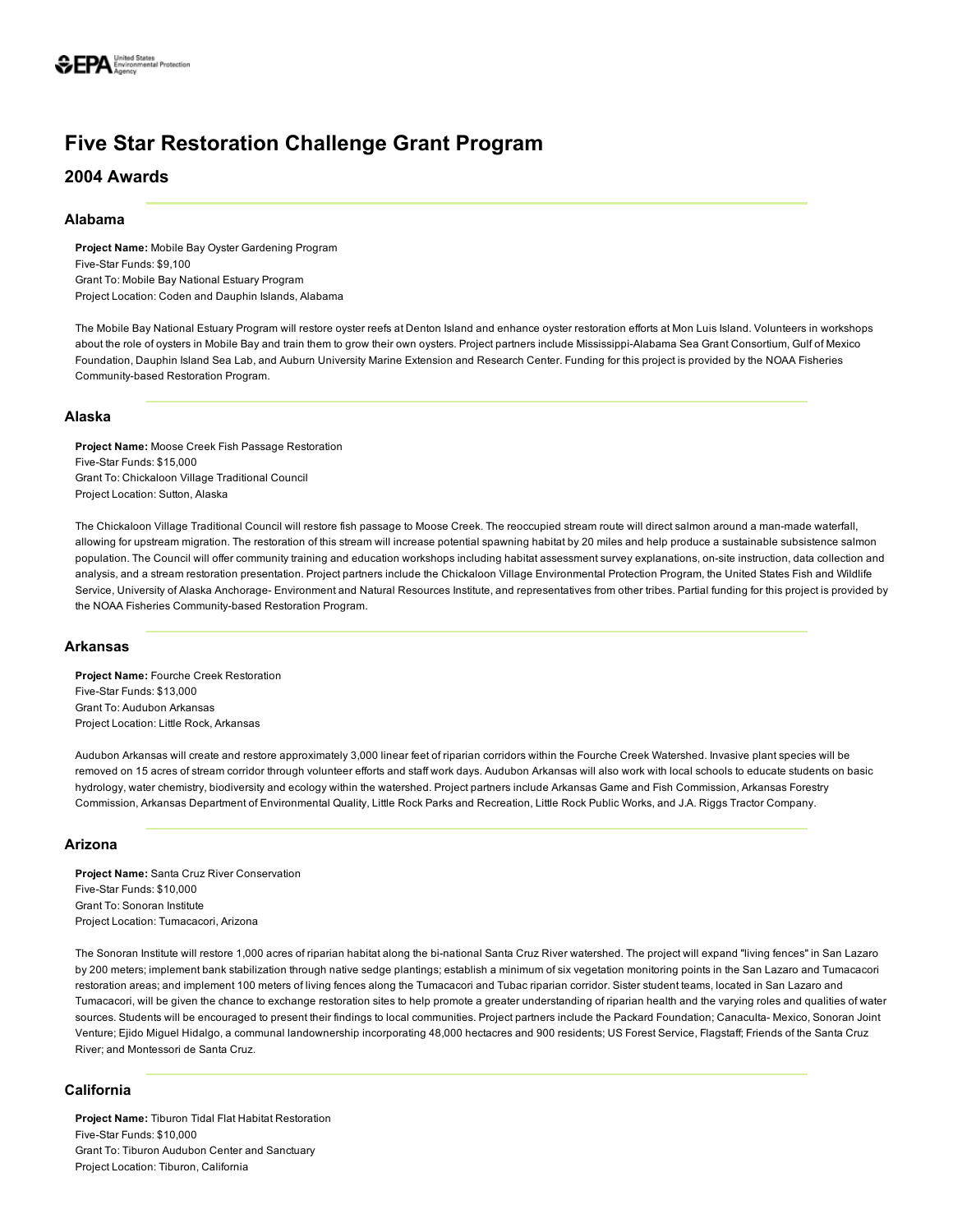The Tiburon Audubon Center and Sanctuary will conduct a year-long wetland restoration project adjacent to Strawberry Point School. Fifty acres of tidal flat and adjacent land will be restored by removing invasive flora and planting and cultivating native flora for resident and migratory bird habitat. Approximately 250 children in grades K to 5 will participate in the restoration process. Wetlands will be evaluated and a restoration plan designed to engage the school and community over the school year. Project partners include San Francisco Bay Restoration Program, Strawberry Point School, Starbucks Green Team, Town of Tiburon, Town of Belvedere, and Marin County. Partial funding for this project is provided by the NOAA Fisheries Community-based Restoration Program.

Project Name: Cabrillo Salt Marsh and Dune Enhancement Five-Star Funds: \$8,500 Grant To: Friends of Cabrillo Marine Aquarium Project Location: San Pedro, California

The Friends of Cabrillo Marine Aquarium will plant native species at the Cabrillo Salt Marsh, provide protection for three acres of coastal wetlands and start vegetation efforts for a 250-square foot vegetated beach dune area. Over 240 members of the community and over 200 students will participate in the restoration. Workshops will be conducted for eighty to 100 teachers to guide educators in incorporating knowledge of natural systems into their teaching frameworks. Project partners include Cabrillo Marine Aquarium, Audubon Yes, Port of Los Angeles, Southern California Marine Institute, and Centers for Ocean Sciences Education Excellence-West. Partial funding for this project is provided by the NOAA Fisheries Community-based Restoration Program.

Project Name: Gina's Orchard Watershed Education Program Five-Star Funds: \$15,000 Grant To: The Bishops Ranch Project Location: Sonoma County, California

The Bishops Ranch will plant 800 native trees and shrubs along Turtle Creek. The restoration will reduce sediment delivery into the stream system, while adding complex shade cover to cool the water temperature for migrating and over-summering steelhead. In addition, the program will teach students the importance of understanding the complexities within a watershed and all species that are dependent on its health. Project partners include the California Conservation Corps, the California Department of Fish and Game, the Bishops Ranch, Sotoyome Resource Conservation District, and Marty Griffin, the landowner. Partial funding for this project is provided by the NOAA Fisheries Community-based Restoration Program.

Project Name: Salmon River Cooperative Noxious Weed Program Five-Star Funds: \$15,000 Grant To: Salmon River Restoration Council Project Location: Siskiyou County, California

The Salmon River Restoration Council will restore plant communities in the Salmon River Watershed by removing 1,000 acres of invasive knapweed and implement an education program to avoid future reinvasion. A series of workshops will educate stakeholders about the effects of invasive species on salmonids and riverine ecosystems and methods for preventing their distribution. Local work crews will be trained to manually remove knapweed from gravel bars along the river; community members will be invited to participate in volunteer work days. Project partners include Siskiyou County Resource Advisory Committee, US Forest Service, Siskiyou County Weed Management Area, Americorps, Forks of Salmon Elementary School, Karuk Tribe and California Indian Basketweavers Association. Partial funding for this project is provided by the NOAA Fisheries Community-based Restoration Program.

Project Name: Rutherford Riparian Restoration Five-Star Funds: \$15,000 Grant To: McCormick Sanctuary, Inc. dba Acorn Soupe Project Location: Napa County, California

McCormick Sanctuary, Inc dba Acorn Soupe will restore a four-mile reach of the Napa River through invasive species removal and planting of native riparian species. Napa County students will map target invasive species populations on the reach using GPS and GIS technology and conduct pre- and post-site assessments. Students and community volunteers in partnership with local property owners will eradicate invasive species and revegetate the riverbanks. The project will provide educational benefits for 150 students as well as restore portions of the river for populations of threatened steelhead trout. Project partners include Napa and St. Helena Unified School District, Rutherford Dust Society Landowners, Napa County Farm Bureau & Agriculture in the Classroom, Napa County Flood Control District, Ellie Insley and Associates and Natural Resources Conservation Services. Partial funding for this project is provided by the NOAA Fisheries Community-based Restoration Program.

## Colorado

Project Name: San Miguel Riparian Restoration Five-Star Funds: \$10,000 Grant To: San Miguel Watershed Coalition Project Location: Telluride, Colorado

The San Miguel Watershed Coalition will restore floodplain and wetland areas at the riparian area of the San Miguel and South Fork confluence through revegetation, conducting weed control, and planting native seeds. The project will help maintain natural flow regimes and transportation of floodwaters and help reclaim National Forest land for public use. Community volunteers will assist with several weed pulling and tree/willow planting events. Project partners include U.S. Forest Service, Telluride Gravel, San Miguel County, and Telluride Institute.

## Florida

Project Name: Santa Fe River & Poe Springs Riparian Restoration Five-Star Funds: \$11,300 Grant To: Alachua County Board of Commissioners Project Location: Alachua County, Florida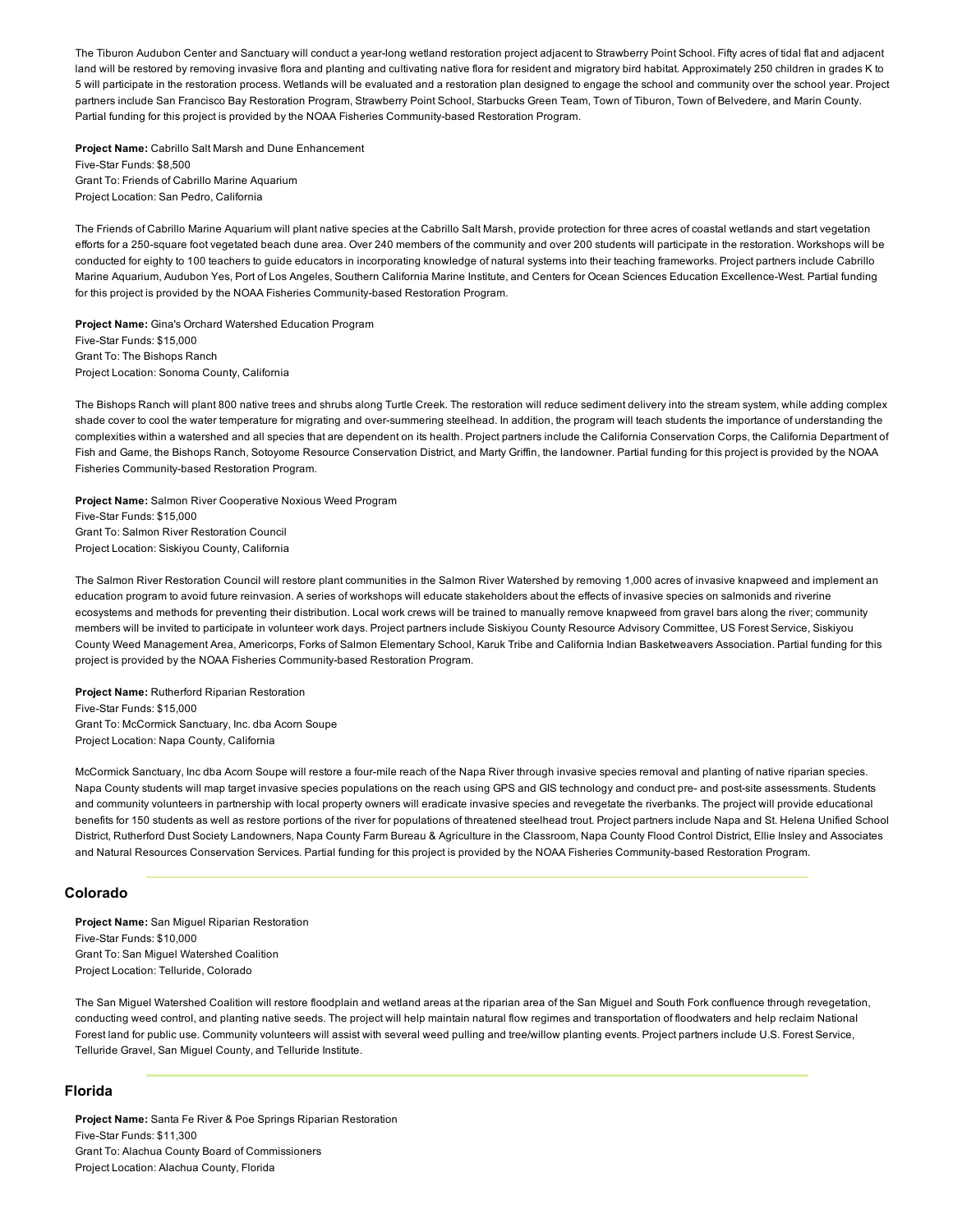The Alachua County Board of Commissioners will restore approximately 450 feet of shoreline on the Santa Fe River. This restoration project will serve as a demonstration site to teach the community the importance of shoreline restoration and its effect on the overall water quality of the river. Workshops, signage, and outreach materials will also be used to educate the community about their role in watershed protection and restoration. Project partners include the Alachua County Environmental Protection and Public Works Departments, the University of Florida Extension Service, Current Problems, Inc., North Central Florida YMCA, and the Florida Department of Environmental Protection.

Project Name: Golf Course Pond Riparian Restoration Five-Star Funds: \$33,700 Grant To: Bonita Bay Properties, Inc. Project Location: Lee and Collier Counties, southwest Florida

Bonita Bay Properties, Inc. will restore littoral shelves on eight ponds on four golf courses. The project will serve as an example of how urbanized areas can incorporate ecologically functional wetlands that provide habitat for water birds. A University of Florida graduate student will document response of water birds, prey base, and vegetation in restored areas against baseline data. Project partners include The Bonita Bay Group, University of Florida, U.S. Gold Association, Audubon International, and South Florida Water Management District. Partial funding for this grant is being provided by the Gulf of Mexico Program, a partnership underwritten by EPA.

Project Name: Manatee River Watershed Wetland Restoration Five-Star Funds: \$10,000 Grant To: Florida Department of Environmental Protection Project Location: Ellenton, Florida

The Florida Department of Environmental Protection, in cooperation with volunteer groups, will restore 1.5 acres and enhance four acres of wetlands at a 30-acre site recently donated to the Manatee Audubon Chapter. The Department will work closely with Manatee Audubon Society to develop and implement restoration plans. Close to the Terra Ceia Bay, the site will provide significant habitat and regional water quality benefits. Future plans include the construction of an education center and interpretive trails. Project partners include the U.S. Fish and Wildlife Service and Manatee Audubon Society. Partial funding for this grant is being provided by the Gulf of Mexico Program, a partnership underwritten by EPA.

#### Georgia

Project Name: Forty Oaks Riparian Restoration Five-Star Funds: \$9,000 Grant To: DeKalb County Project Location: DeKalb County, Georgia

DeKalb County will restore the Forty Oaks Nature Preserve riparian corridor forest to a sustainable, healthy ecosystem and train volunteers from the community to control non-native invasive plants. When completed, the project site may be utilized as an outdoor classroom. Project partners include the DeKalb County Natural Resource, Parks, and Greenspace Offices, Atlanta Audubon, Emory University, Atlanta Outward Bound EcoWatch, the Clarkston Family Refugee Center and Georgia Organic Gardening.

## Hawaii

Project Name: Kihapai Marsh Restoration Five-Star Funds: \$10,000 Grant To: Kihapai Marsh Ecosystem Restoration and Community Development Project Location: Kailua, Hawaii

Kihapai Marsh Ecosystem Restoration and Community Development Project will restore 10 acres of native wetland habitat. The wetland will provide habitat for four endangered Hawaiian waterbirds and numerous species of migratory waterfowl and shorebirds. The project will: restore the natural hydrologic function of the marsh through grading and excavation, remove invasive plant species and plant native Hawaiian wetland plants, and finally, provide a living classroom for teachers to teach students about wetlands. Project partners include State of Hawaii, Division of Forestry and Wildlife, Hawaii Pacific University, The Wildlife Society, Natural Resource Conservation Service, City and Count of Honolulu, Kalama Land Company, Ltd., and Clean Waterways Across Kailua. Partial funding for this project is provided by the NOAA Fisheries Community-based Restoration Program.

## Iowa

Project Name: Synder Bottoms Wetland Restoration Five-Star Funds: \$13,000 Grant To: Johnson County Soil and Water Conservation District Project Location: Iowa City, Iowa

The Johnson County Soil and Water Conservation District will increase wetland diversity on 56 acres of wetlands by replacing the existing monoculture of reed canary grass and bulrushes with native species. In cooperation with area schools, an "Adopt-a-Wetland" program will be established to promote wetland restoration, as well as educate students and other members of the community about the importance of wetlands. Project partners include Saddlebrook Estates, Farm Service Agency, the National Resource Conservation Service, and the Iowa Department of Natural Resources.

#### Idaho

Project Name: Orofino Creek Riparian Habitat Restoration Five-Star Funds: \$10,000 Grant To: County of Clearwater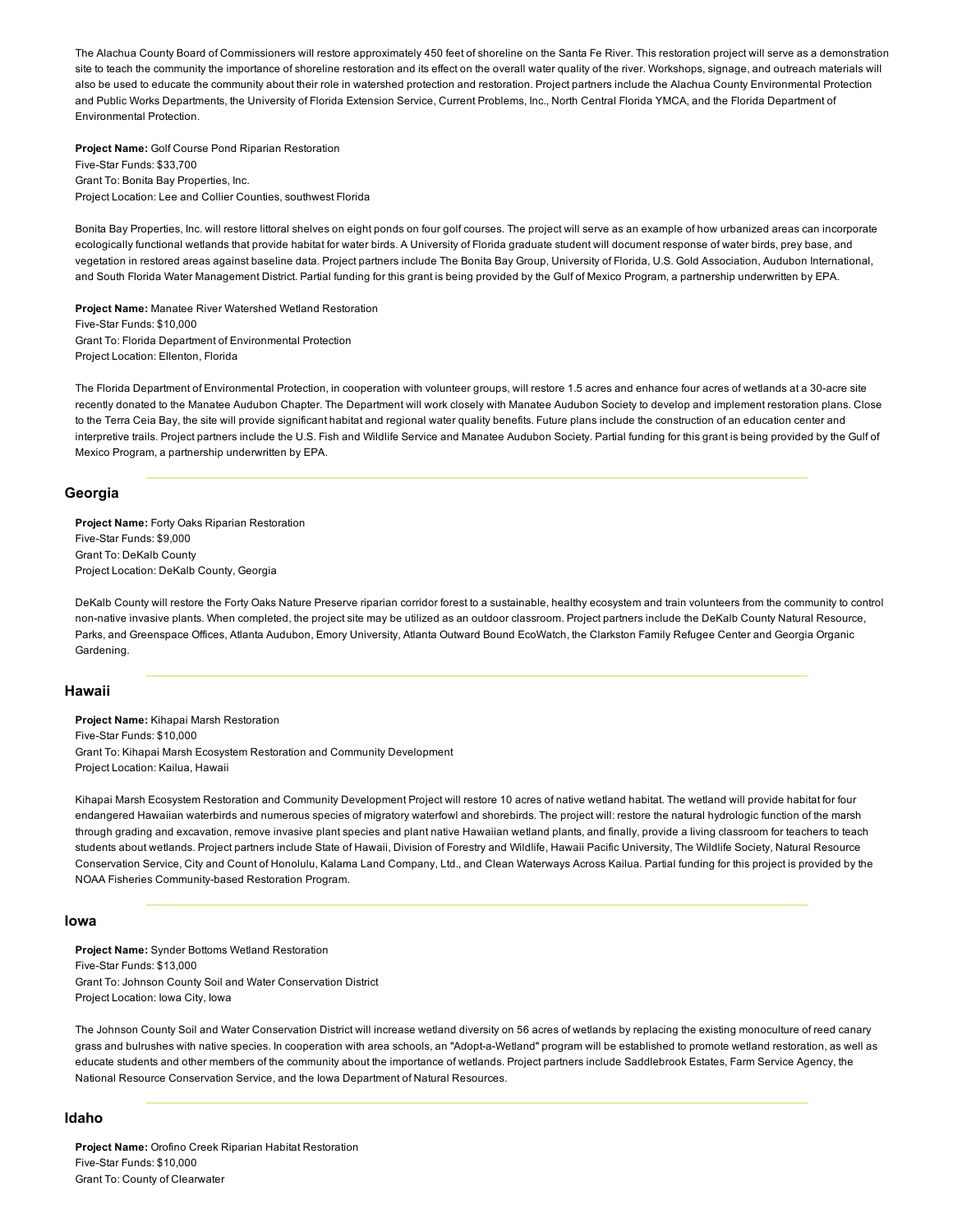Clearwater County will restore the natural stream function and improve habitat to a highly-visible 500-foot section of Orofino Creek. Native species will be planted in the floodplain and along the stream bank. Habitat improvements will benefit threatened and endangered species that inhabit the Clearwater River and Orofino Creek. The site will also further enhance local partnerships by serving as an educational resource for local land owners, students, teachers, and general citizens to learn about the benefits of habitat restoration through various workshops and fairs. Project partners include the various representatives serving on the Clearwater County Project Impact Steering Committee, and Orofino High School.

#### Louisiana

Project Name: Cajun Prairie Plant Propagation and Restoration Five-Star Funds: \$10,00 Grant To: Coastal Plain Conservancy Project Location: Southwestern Louisiana

The Coastal Plain Conservancy will collect, preserve and plant native grasses and wildflowers of the Louisiana coastal prairie. University students and volunteers will collect native seed to be used in foundation breeder blocks, which will be released to certified growers to increase the availability of native plants. Children in grades K through 12 will receive hands-on stewardship education and actively participate in the planting of native grasses and wildflowers. A minimum of 10 coastal prairie restoration projects will be implemented in cooperation with public and private landowners. Project partners include the U.S. Geologic Survey, U.S.D.A - Natural Resources Conservation Service, Calcasieu Parish Schools, and the U.S. Fish and Wildlife Service. Partial funding for this grant is being provided by the Gulf of Mexico Program, a partnership underwritten by EPA.

#### Maryland

Project Name: Lower Beaverdam Creek Restoration Five-Star Funds: \$16,100 Grant To: Friends of the Beaverdam Watershed Project Location: Prince George's County, Maryland

The Friends of Beaverdam Watershed will conduct outreach and remove invasive species from Woodworth Park, which surrounds a 1,700 foot section of the Lower Beaverdam Creek, the most polluted tributary of the Anacostia River. Volunteers from town and partnering organizations will clean-up debris, remove invasives, and plant native trees and shrubs in riparian areas to stabilize stream banks and prevent the return of invasives. A brochure with a map of the mini-watershed, with locations of stormwater inlets which drain into the stream, will be distributed to watershed residents. Recommendations for watershed restoration activities will be compiled and distributed to town, county and state officials. Project partners include the Town of Cheverly, Maryland Native Plant Society, Anacostia Watershed Society, Safe Passages, Prince George's Heritage, Inc., and Cheverly United Methodist Church. Partial funding for this project is provided by the Chesapeake Bay Program.

#### **Massachusetts**

Project Name: Thompson Island Salt Marsh Restoration Five-Star Funds: \$15,000 Grant To: Thompson Island Outward Bound Education Center Project Location: Boston, Massachusetts

The Thompson Island Outward Bound Education Center will restore approximately six acres of degraded salt marsh in Boston Harbor. Tidal flow will be restored by dredging the marsh and stabilizing channel bank. Invasive common reed will die back as a result and be replaced by native salt marsh grasses, thereby creating habitat for native fish species. Educational materials for middle school students will be created, including a salt marsh observation guide and a field kit for collecting data; laminated informational cards will be designed for the general public. Partners involved in this project include Thompson Island Outward Bound, Massachusetts Coastal Zone Management/ Wetland Restoration Program, Corporate Wetland Restoration Partnership, Massachusetts Department of Conservation and Recreation, and the National Park Service. Partial funding for this project is provided by the NOAA Fisheries Community-based Restoration Program.

Project Name: Agrilla Road Salt Marsh Restoration Five-Star Funds: \$5,000 Grant To: The Trustees of Reservations Project Location: Ipswitch, Massachusetts

The Trustees of Reservations will restore one-acre of salt marsh along Argilla Road in Ipswitch, Massachusetts. The restoration is part of the larger Great Marsh ecosystem and will involve removal of fill from the marsh surface. Volunteers and local students will re-plant the area with salt marsh vegetation at this highly visible site. Project partners include the Wetland Restoration Program, Corporate Wetland Restoration Program, and Ipswitch Department of Public Works. Partial funding for this project is provided by the NOAA Fisheries Community-based Restoration Program.

#### Michigan

Project Name: Historic Charlton Park Wetland Restoration Five-Star Funds: \$10,000 Grant To: Historic Charlton Park Project Location: Hastings, Michigan

Historic Charlton Park will assess, protect and enhance a designated wetland area within the Park. Following the wetland inventory and assessment, on-the-ground wetland restoration activities will be implemented to provide more open water for waterfowl. Three waterfowl ponds will be created in a two-acre of wetland area; educational programming tied to the wetland assessment and monitoring activity will be developed. Project partners include Michigan Department of Natural Resources,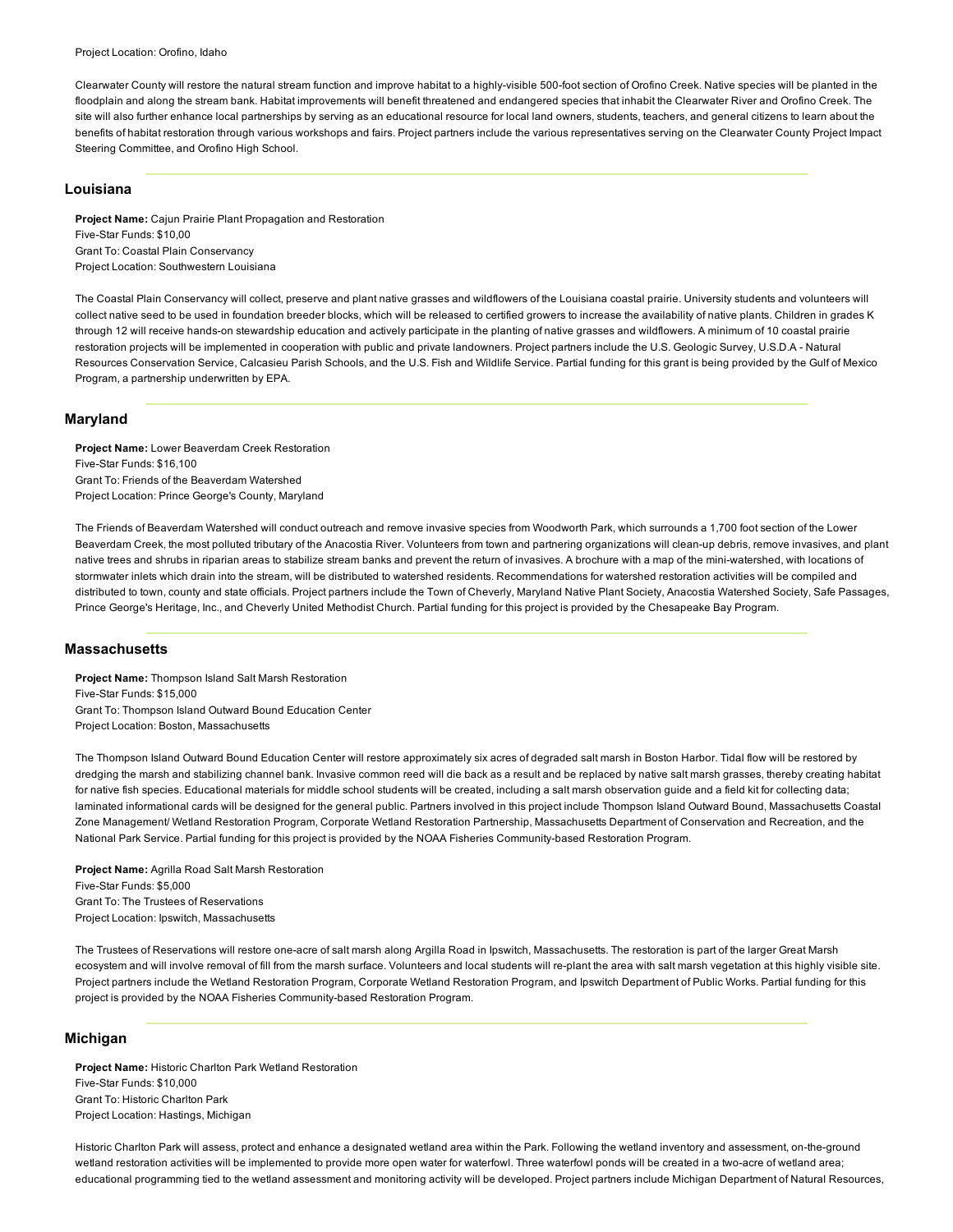Southern Michigan Street Rod Association, Potawatomi Resource and Development Council, Barry Conservation District, Thornapple River Watershed Council, Michigan White-tail Deer Unlimited, and the United States Marine Corps.

Project Name: Ecorse Creek Water Quality Improvement Five-Star Funds: \$10,000 Grant To: Lincoln Park High School Agriscience Program Project Location: Lincoln Park, Michigan

The Lincoln Park High School Agriscience Program students will use Restorer Living Machines a biological system that employs pollutant eating microbes to rid water systems of contaminants - to clean up of 5,000 feet of Ecorse Creek. Students will study the Creek ecosystem, design and implement a Restorer machine, and monitor the restoration results. Partners for this project include the Lincoln Park High School Agriscience Program; the Friends of the Detroit River; the Ecorse Stream Team, a volunteer high school program; DTE Energy; and the City of Lincoln Park, Parks and Recreation Department.

#### Minnesota

Project Name: Tamarack Swamp Restoration Five-Star Funds: \$8,000 Grant To: Ramsey County Parks and Recreation Department Project Location: Ramsey County, Minnesota

The Ramsey County Parks and Recreation Department will restore five acres of a tamarack swamp and the Tree Trust Youth Corp will plant 1,500 native trees and shrubs at the Tamarack Nature Center. The restored site will enhance environmental education programs at the Center while providing students and visitors an opportunity to experience and learn about a natural tamarack swamp. Project partners include Ramsey County Corrections, St. Paul Audubon, and Tree Trust.

Project Name: Saint Paul Youth Watershed Restoration Corps Five-Star Funds: \$10,000 Grant To: Saint Paul Parks and Recreation Project Location: Saint Paul, Minnesota

The Saint Paul Parks and Recreation will train eight to ten minority youth from economically disadvantaged family situations on watershed restoration planning and implementation. Subsequently, this group of young people will conduct peer training for 480 youth from project partners during weekly volunteer events where they will install a variety of restoration practices. Over 20,000 native grasses, forbs, shrubs and trees will be planted by the Youth Restoration Corps and community volunteers to anchor eroding shoreland and river riparian slopes. Project partners include Capitol Region Watershed District, Minnesota Department of Natural Resources, Saint Paul Youth Corps, Como Environment Committee, West Side Bluffs Task Force, and Transformation Not Tolerance.

## Mississippi

Project Name: Tchula City Park Wetland Restoration Five-Star Funds: \$13,500 Grant To: City of Tchula Project Location: Tchula, Mississippi

The City of Tchula will restore 1.5 acres of wetland in the northeast corner of Tchula City Park. Located within one mile of Morgan Brake National Wildlife Refuge, the site will serve as an outdoor classroom for students in grades K to 12. Technical assistance and design will be provided by the Natural Resource Conservation Service and the U.S. Fish and Wildlife Service. Other project partners include Mississippi Partners Program, Mississippi Wildlife Fisheries and Park, and the City of Tchula.

## North Carolina

Project Name: Bogue Sound Riparian Buffer and Wetland Creation Five-Star Funds: \$10,000 Grant To: Carteret Community College Project Location: Morehead City, North Carolina

The Carteret Community College will restore one-half acre of wetlands on 500 feet of shoreline along Bogue Sound. This shoreline component is part of a larger restoration project that will help to restore degraded shellfishing-approved waters, improve water quality, and protect primary nursery areas. Marsh establishment along the degraded shoreline will create new nursery areas for fish and shellfish. Project partners include North Carolina Clean Water Management Trust Fund, North Carolina Coastal Federation, North Carolina Division of Marine Fisheries, and North Carolina State University Center for Marine Science. Partial funding for this project is provided by the NOAA Fisheries Community-based Restoration Program.

## Nebraska

Project Name: Agro-Environmental Nature Trail Five-Star Funds: \$10,000 Grant To: University of Nebraska Project Location: Ithaca, Nebraska

The University of Nebraska will create an environmental trail that will educate visitors on the relationship between agriculture and the environment through the use of applied practices and signage. The project will create wetlands to hold and filter stormwater run-off and demonstrate Best Management Practices. Approximately four acres of wetlands in a lowland area will be restored and nearly two miles of Silver Creek will be enhanced. Project partners include the University of Nebraska, Audubon Nebraska, Lower Platte North Natural Resource District, Nebraska Games and Parks Commission, National Park Service, U.S.D.A. Natural Resource Conservation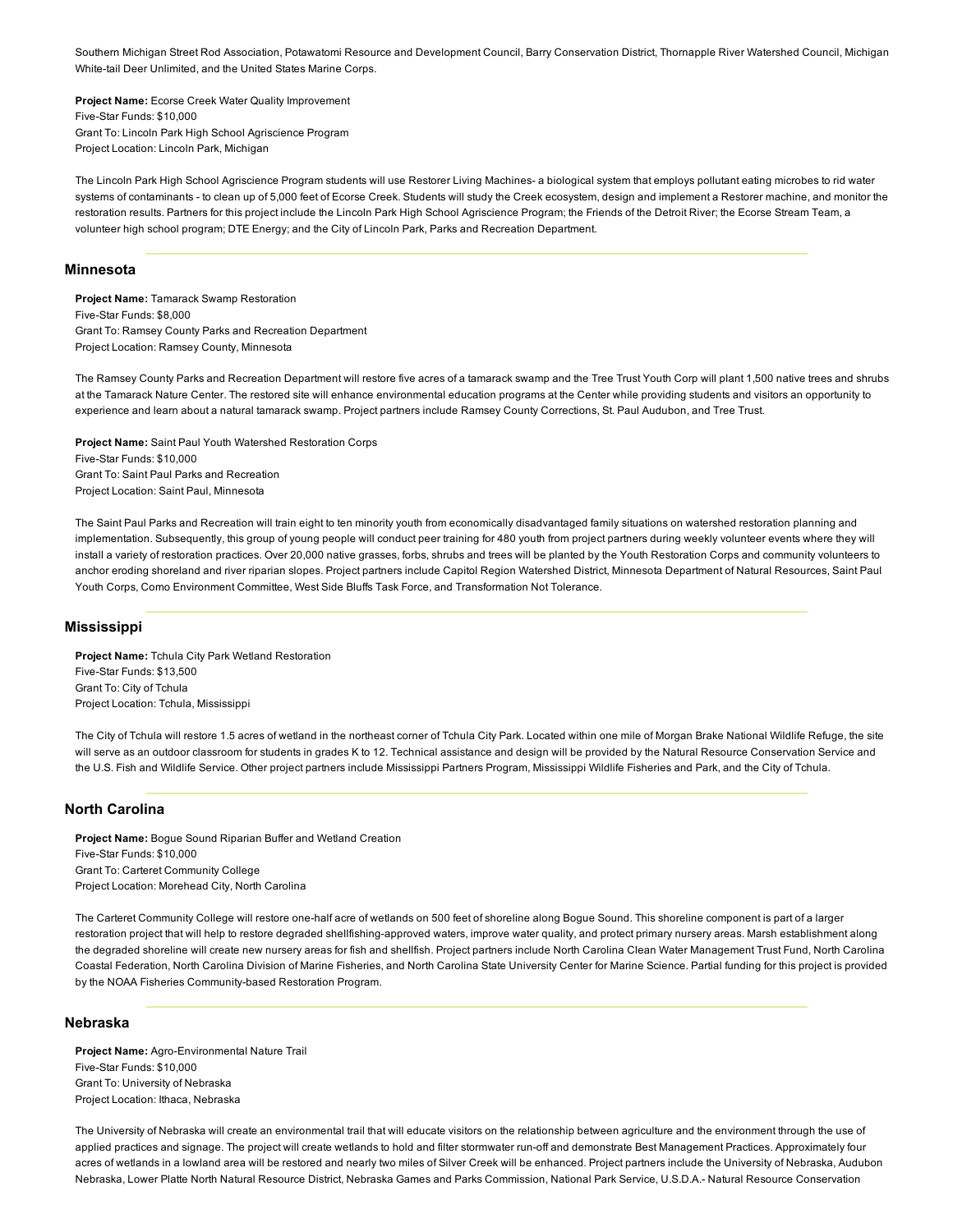#### New Jersey

Project Name: Mine Brook Park Stream Restoration Five-Star Funds: \$10,000 Grant To: North Jersey Resource Conservation and Development Project Location: Flemington, New Jersey

The North Jersey Resource Conservation and Development will restore 1,630 feet of Walnut Brook in Mine Brook Park. The project will stabilize 400 feet of eroding stream banks, enhance in-stream fish habitat, create a 400-foot riparian forest buffer, and improve wildlife habitat in the riparian corridor. Walnut Brook will be the site of the 2004 annual stream restoration workshop, hosted by Trout Unlimited and the North Jersey RC&D. The workshop, which generally attracts 50-60 participants, will focus a half-day on classroom instruction and a half-day on hands-on experience. Project partners include North Jersey Resource Conservation & Development Council, South Branch Watershed Association, Partners for Fish and Wildlife, the New Jersey Trout Unlimited, Hunterdon County Soil Conservation District, Raritan Township, and Princeton Hydro, LLC.

#### New Mexico

Project Name: Long Canyon Riparian Restoration Five-Star Funds: \$10,000 Grant To: Rocky Mountain Elk Foundation Project Location: Datil, New Mexico

The Rocky Mountain Elk Foundation will restore two miles of riparian habitat in the Long Canyon riparian area located on the 100,000 acre Double H Ranch. The project will serve as model for other local riparian restoration projects and educate the general public about conservation techniques. The applicant will remove and relocate two miles of roads from creek bottoms; install 18 roaded channel structures, 62 gullied stream channels, and four rocked stream crossings; plant native vegetation; and identify and protect seeps and springs in side canyons to supply water for local wildlife. Student groups will participate in hands-on restoration and benefit from a new field trip site. Project partners include the Rocky Mountain Elk Foundation, U.S. Fish & Wildlife Partners Program, Boy Scouts of America; Ecological Interpretations, Mule Deer Foundation, Quivera Coalition, Albuquerque Academy, and Rocky Mountain Elk Foundation High Schools for Habitat.

#### Nevada

Project Name: Oasis Valley Tamarisk Abatement & Restoration Five-Star Funds: \$7,500 Grant To: Southern Nye County Conservation District Project Location: Nye County, Nevada

The Southern Nye County Conservation District will implement a tamarisk and Russian-olive eradication project. The cutting and removal of these non-native weeds will be implemented in conjunction with an education and outreach program, designed to raise public awareness of the importance of weed control in relation to water quality. Students and other volunteers will be trained to monitor the success of the project. Project partners include the Nye County Board of Commissioners, Nevada Division of Forestry and Department of Agriculture, the US Bureau of Land Management, the Center of Invasive Plan Management, the US Bureau of Reclamation, and the National Resource Conservation Service.

#### New York

Project Name: SEAC Creek Wetland Restoration Five-Star Funds: \$15,000 Grant To: Mahopac Central School District Project Location: Putnam County, New York

The Mahopac High School will create a half-mile of wetlands along SEAC Creek in front of Mahopac High School by re-contouring the stream corridor and planting native trees and shrubs. The project will serve as a local example of ecological restoration and will be designed as an outdoor classroom for student educational use. Long-term management of the site will be undertaken by students of Mahopac High School and project partners. Partners include Putnam County, Putnam-Westchester Industry & Science Teacher Alliance, John Jay Land Management, Westchester Laboratories and Research, Mahopac Central School District, and Teatown Lake Reservation.

Project Name: Idlewild Park Salt Marsh Restoration Five-Star Funds: \$10,000 Grant To: Eastern Queens Alliance, Inc. Project Location: Queens County, New York

The Eastern Queens Alliance, Inc. will plan and implement a two-day Idlewild Park Wetland Restoration Workshop for community youth and adults in Southeast Queens. The workshop will provide an overview on aquatic and wetland ecology and restoration, an introduction to removal of invasive plant species and freshwater wetland planting techniques as well as a hands-on community participation component. One acre of wetlands will be restored through the elimination of exotic species and planting of 5,500 freshwater emergent marsh and 50 shrub/swamp plants. Project partners include New York City Department of Parks and Recreation, City Parks Foundation, Queens Coalition of Parks, Rivers, Trails and Conservation Assistance Program, and University partners.

Project Name: Owasco Flats Wetland Restoration Five-Star Funds: \$12,320 Grant To: Owasco Flats Nature Reserve, Inc. Project Location: Cayuga County, New York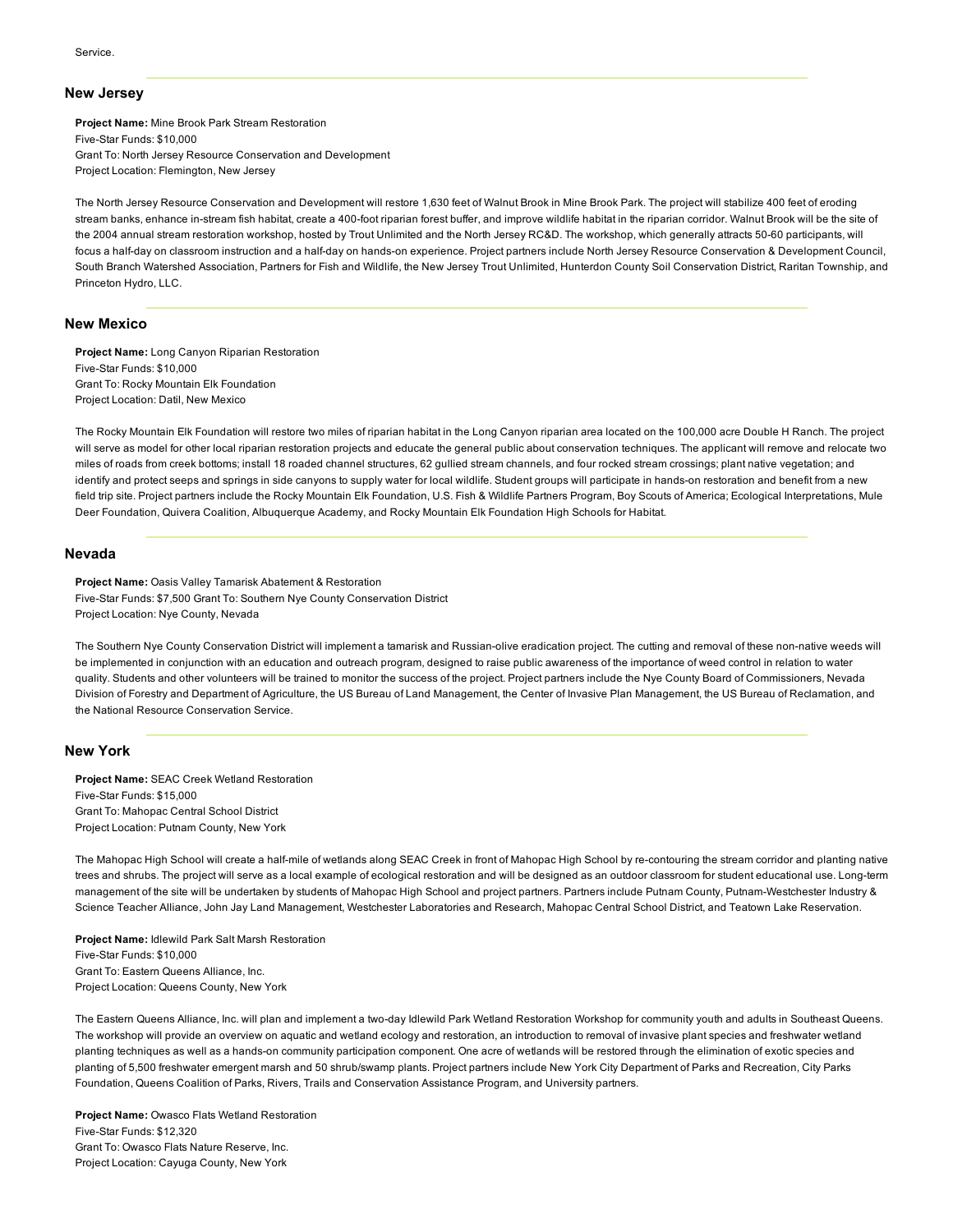The Owasco Flats Nature Reserve, Inc. will restore a wetland in a river bottom floodplain in the Finger Lakes Basin region at the south end of Owasco Lake. A water control structure will be installed to restore wetland hydrology, provide water retention and create open water habitat for waterfowl. Three invasive plant species control programs will be implemented to control purple loosestrife, common reed, and garlic mustard. A five-year monitoring and maintenance program will be initiated to ensure continued success of the restoration. Project partners include the Soil and Water Conservation District, U.S. Fish and Wildlife Service, Owasco Flats Nature Reserve, Inc., and Cayuga County Parks and Trails.

## Oregon

Project Name: Willamette Bluffs Urban Migratory Bird Habitat Five-Star Funds: \$11,700 Grant To: Open Meadow Alternative Schools Project Location: Portland, Oregon

The Open Meadow Alternative Schools Corps Restoring the Urban Environmental Program will restore selected parts of the 440-acre Wilmette Bluffs along the Wilmette River, which were devastated by wildfire three summers ago. The project will: 1) map pre-and post- burn habitats, conduct vegetation surveys, and implement bird surveys using various computer software programs and in collaboration with wildlife biologists; 2) study the fire's impact on terrestrial macroinvertebrates; 3) develop a website to promote community awareness. Students will work with staff from Portland Parks to assist in invasive species removal and the planting of native species on at least one-acre of the bluffs. Partners for this project include Oregon Youth Conservation Corps, U.S. Fish and Wildlife Service, Portland Parks: Bureau of Environmental Services, Toyota Tapestry, Portland Audubon Society.

## Pennsylvania

Project Name: Delaware River Riparian Buffer Restoration Five-Star Funds: \$10,000 Grant To: Pennsylvania Environmental Council Project Location: Philadelphia, Pennsylvania

The Pennsylvania Environmental Council will construct a vegetative buffer strip along 1,800 feet of riverbank and restore two acres of urban riverfront forest that will become part of the new 8mile North Delaware River Greenway in Philadelphia. The first phase of a regional landscape restoration effort for the North Delaware riverfront, the riparian area is part of a new node of pubic access and passive recreation on the Delaware River, which is presently inaccessible to the neighboring communities and residents. Long-term maintenance of the project is anticipated to be done by a friends group and volunteers from local businesses. Project partners include Fairmount Park Commission, Philadelphia Water Department, Tacony Civic Association, River's Edge Memorial Park, Inc., and Newman Paperboard Company.

Project Name: Listie Riparian Buffer Restoration Five-Star Funds: \$14,300 Grant To: Wells Creek Watershed Association Project Location: Listie, Pennsylvania

The Wells Creek Watershed Association will reclaim a one-acre abandoned coal load-out, restore 300 feet of riparian buffer to Wells Creek, and print and distribute brochures to stream bank landowners. The project will provide a site for biology projects and field trip visits for Somerset High School classes. Project partners include Pennsylvania Department of Environmental Resources, Somerset Township, Somerset High School, Ritco Inc., and Somerset Conservation District. Partial funding for this grant is being provided by the Office of Surface Mining.

# Puerto Rico

Project Name: Culebra Island Coral Reef Restoration Five-Star Funds: \$13,950 Grant To: Culebra Island Fishermen Association Project Location: Culebra, Puerto Rico

The Culebra Island Fisherman Association will train volunteer divers on coral conservation and aquaculture, expand an existing system of coral aquaculture farms to provide a sustainable source of propagules for future restoration efforts, produce geo-referenced maps to plan future restoration efforts, and initiate a pilot coral reef restoration program at one of the identified sites. Project partners include the Coral Reef Ecological Monitoring and Restoration Project, Culebra Conservation and Development Authority, Sociedad Ambiente Marino, Sociedad Amani, Coralations Youth Corps, and Culebra Island Fishermen Association. Partial funding for this project is provided by the NOAA Fisheries Community-based Restoration Program.

# South Carolina

Project Name: Reedy River Habitat Restoration Five-Star Funds: \$10,000 Grant To: Friends of the Reedy River Project Location: Greenville, South Carolina

The Friends of the Reedy River will restore two parcels, totaling 10 acres, at the center of an existing and proposed greenway along the Reedy River. The project will involve school groups, Friends of the Reedy River and the City of Greenville in the treatment of exotics, such as kudzu, privet and ivy, and the plantings of replacement vegetation. Project partners include Naturaland Trust, S.C. Forestry Commission/U.S. Forest Service, Hollingsworth Funds, Greenville County, S.C. Native Plant Society, Friends of the Reedy River, Hughes Academy Middle School Explorers Club, Southside High School, City of Greenville, and the Greenville Chamber of Commerce.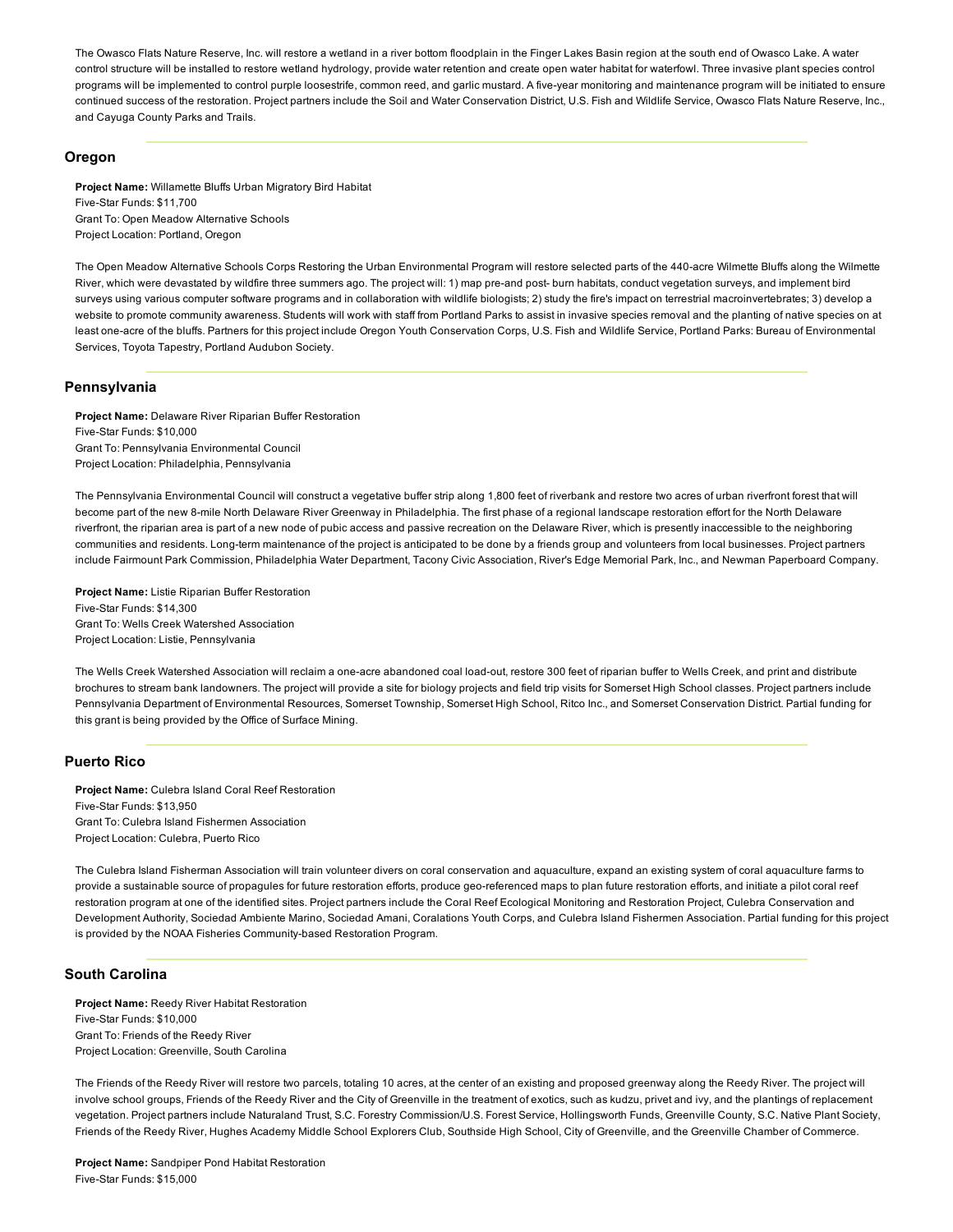Grant To: Friends of Huntington Beach State Park Project Location: Murrells Inlet, South Carolina

The Friends of Huntington Beach State Park will restore approximately 35 acres of brackish wetlands. Restoration activities will include the removal of invasive species and the construction of a 250 foot inlet to allow for tidal flow into the pond. These measures will help reintroduce species into the area and promote a sustainable, ecologically diverse habitat. Interns, including local high school students and marine science students at Coastal Carolina University, will be responsible for data collection, research, and implementing educational programs. A boardwalk will be constructed to increase public access to the site and awareness of the project. Project partners include Friends of Huntington Beach State Park; South Carolina State Park Service, Waccamaw High School, Waccamaw Audubon Society; Murrells Inlet 2007, a non-profit organization dedicated to raising awareness of the project; The Nature Conservancy; and the US Fish and Wildlife Service. Partial funding for this project is provided by the NOAA Fisheries Community-based Restoration Program.

#### Tennessee

Project Name: Harpeth and Duck Rivers Riparian Restoration Five-Star Funds: \$10,000 Grant To: Harpeth River Watershed Association Project Location: Williamson, Cheatham and Maury counties

The Harpeth River Watershed Association will restore 2,500 feet of riparian corridor by planting 5,000 native seedlings and stabilizing five hundred feet of eroding stream bank. The project will address the causes of stream degradation with the goal of improving water quality and stream habitat. Landowners will be educated on the land management techniques they can use to provide water quality and stream habitat protection. Project partners include Tennessee Wildlife Resources Agency, Harpeth River Watershed Association, Tennessee Scenic Rivers Asc's Duck River Project, City of Brentwood, Maury County and Parks.

#### Texas

Project Name: Sabal Palm Habitat Restoration Five-Star Funds: \$11,500 Grant To: Audubon Texas Project Location: Brownsville, Texas

Audubon Texas will restore 35 acres of fallow field at the Sabal Palm Audubon Sanctuary. The Sanctuary, located on the Rio Grande River, contains the last vestige of original Sabal Palm forest and has been nominated as a Global Important Bird Area. Restoration will include removing exotic plants through controlled burns and herbicide applications, planting more than 40 species of native plants, and adding a new wetland pond. Local volunteer organizations, such as the Boy Scouts and Brownsville Winter Texans, will assist with the plantings. The site will serve as an outdoor classroom where visitors can learn about the habitat restoration. Project partners include The Nature Conservancy, the U.S. Border Patrol, Texas Parks and Wildlife Department, Brownsville Winter Texans, and University of Texas -Brownsville. Partial funding for this grant is being provided by the Gulf of Mexico Program, a partnership underwritten by EPA.

Project Name: Texas Gulf Coast Native Prairie Restoration Five-Star Funds: \$10,000 Grant To: Friends of Aransas and Matagorda Island National Wildlife Refuges Project Location: Indianola, Texas

The Friends of Aransas and Matagorda Island National Wildlife Refuges will re-establish and maintain a viable coastal prairie ecosystem, and provide a hands-on environmental educational component for approximately 45 students in grades seven to ten. Seventeen acres of native prairie grass will be planted on the Myrtle-Foester Whitemire Division of the Aransas National Wildlife Refuge. Students will hand-plant two of the acres using bunchgrass collected from the refuge. They will also plant seedlings on an additional two acres from seeds of three different species of coastal prairie grass grown on school property. Project partners include Austwell-Tivoli Independent School District, Natural Resources Conservation Service, and the U.S. Fish and Wildlife Service Coastal Wetlands Program. Partial funding for this grant is being provided by the U.S. Fish and Wildlife Service and the Gulf of Mexico Program, a partnership underwritten by EPA.

## Vermont

Project Name: Herrick's Cove Wetland and Riparian Restoration Five-Star Funds: \$10,000 Grant To: Audubon Vermont Project Location: Rockingham, Vermont

Audubon Vermont will restore wetland and riparian ecosystems by controlling invasive plant species at an important migratory bird stopover on the Connecticut River. The project will restore habitat in selected areas by planting native species that provide food and cover for birds and other wildlife. The project site is an Important Bird Area and part of a national and global program to protect sites important to birds. Volunteers will be recruited to help with invasive plant removal and long-term monitoring. Project partners include U.S. Generating, Inc., Ascutney Mountain Audubon Society, Antioch New England, and the Vermont Academy.

#### Virginia

Project Name: Osborne Brownfield Site Restoration Five-Star Funds: \$10,000 Grant To: Daniel Boone Soil and Water Conservation District Project Location: Pennington Gap, Virginia

The Daniel Boone Soil and Water Conservation District will restore the one-acre Osborne Brownfield site, a former active coal tipple. The project will remove potential contaminant sources that threaten the quality of the Powell River and stabilize 350 feet of eroded stream bank, utilizing trees and grasses to prevent sediment deposition